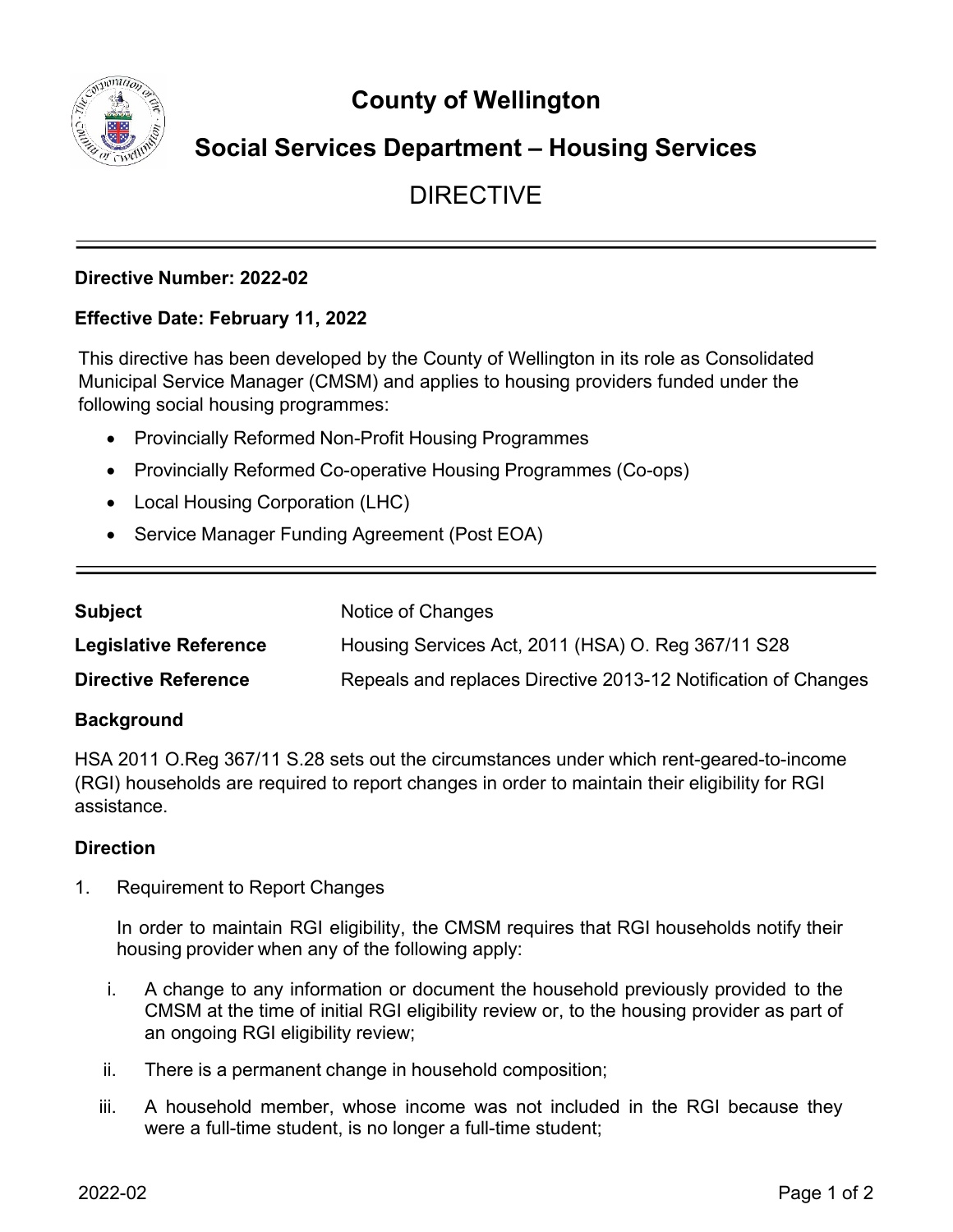- iv. A household member starts or stops receiving Ontario Works (OW) or Ontario Disability Support Program (ODSP);
- v. Any member of an OW or ODSP benefit unit has a permanent increase in their nonbenefit income;

or,

- vi. A household member whose income tax information was used in the calculation of RGI assistance has had their income taxes reassessed since the last annual review or initial RGI calculation.
- 1.2 The household must report changes outline above to the housing provider within 30 days of when the household became aware of the change. The housing provider has the flexibility, at their discretion to extend the 30-day time period, either before or after the time period has expired.

The attached Notice of Changes form may be used for households to report changes to their information.

2. Cessation of RGI Eligibility

A household is no longer eligible for RGI assistance if the household does not let the housing provider know if any of the changes, as set out in Section 1, occur.

If a household is no longer eligible for RGI assistance, then the housing provider must serve the household with a ninety (90) day notice of loss of its RGI eligibility and an increase to market rent. The household must be advised of its right to a review of the decision.

3. Extenuating Circumstances

Any requests for a waiver to this rule based on extenuating circumstances will be considered by the housing provider. The household is required to submit an extenuating circumstances request, in writing, to the housing provider as soon as the circumstances are known to the household. All decisions with regards to extenuating circumstances are at the discretion of the housing provider and must be documented.

Housing providers are expected to use discretion and fairness in the application of this local rule and to make exceptions where extenuating circumstances exist.

#### **Definitions**

"Extenuating Circumstances" means a situation which hinders a household's ability to follow the local rule.

If you require additional information, please contact the Housing Programme Advisor.

Moul Dute

Mark Poste Director of Housing Appendix 1: Notice of Changes form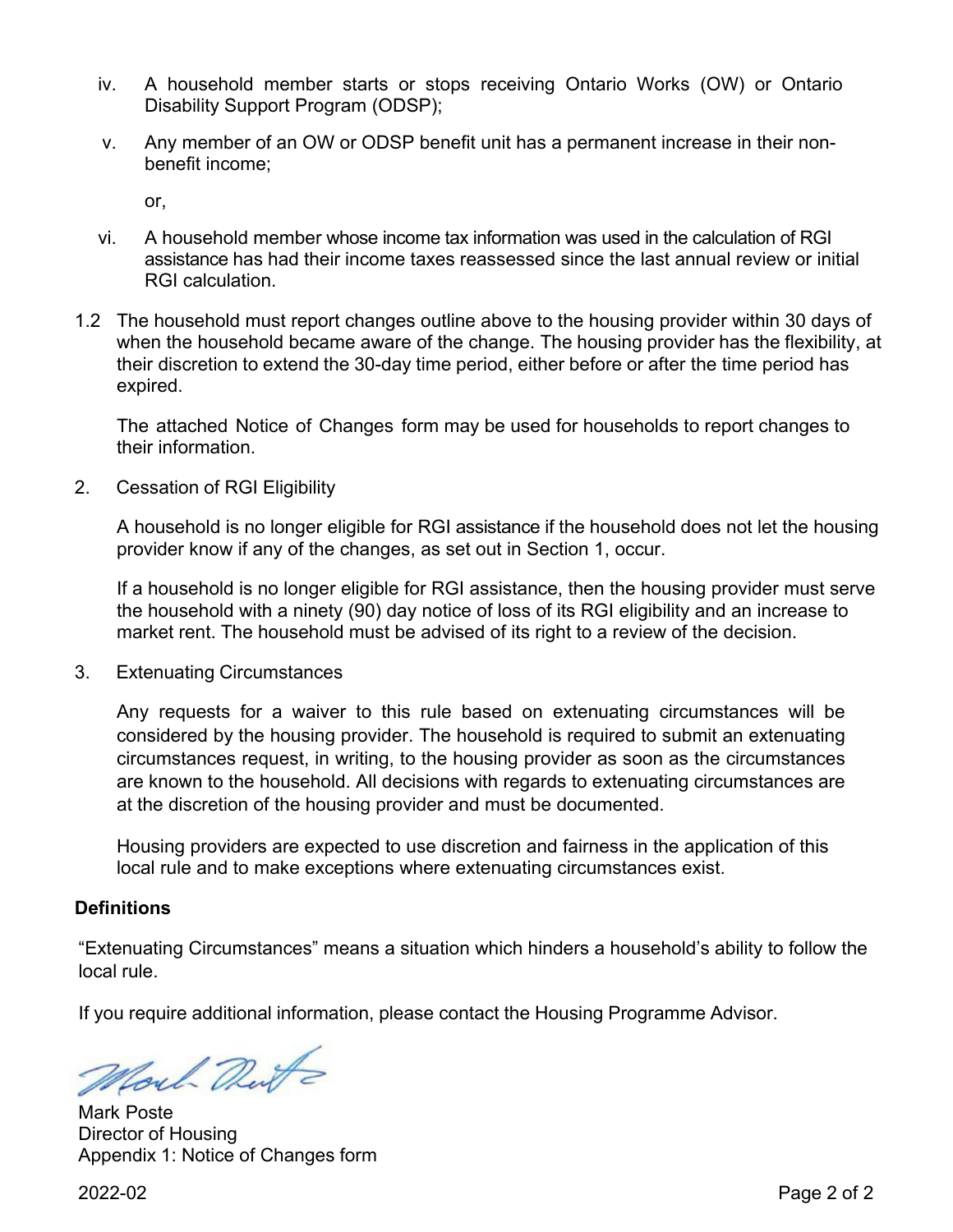## **Rent-Geared-to-Income (RGI) Notice of Changes Form**

## **Primary Tenant or Co-op Member**

| Name | Address |
|------|---------|
|      |         |

Phone **Email** 

## **What has changed? Please check all that apply and attach confirmation of the change. We may follow up for more information or documents if necessary.**

Someone has:

| Moved in or out of my unit*                                                                            |
|--------------------------------------------------------------------------------------------------------|
| Started or stopped full-time student attendance at school                                              |
| Started or stopped receiving Ontario Works or ODSP                                                     |
| Had a permanent increase to non-benefit income and they are receiving OW or ODSP                       |
| Had income taxes reassessed                                                                            |
| Had a change to their status in Canada                                                                 |
| Had a large change in the value of assets or disposed of any assets that were<br>previously reported   |
| Plans to be absent from my unit for longer than 60 consecutive days or 90 days in a<br>12-month period |

*\**You must get prior written approval before allowing anyone else who is not listed on the lease or occupancy agreement to live in your unit. If you would like to have someone move into your unit, please ask your housing provider for an Addition to Household Application.

## **Please provide information about the change or absence from the unit, including who has had the change and when it has or will occur.**

## **HOUSEHOLD MEMBERS MUST READ AND SIGN SECOND PAGE**